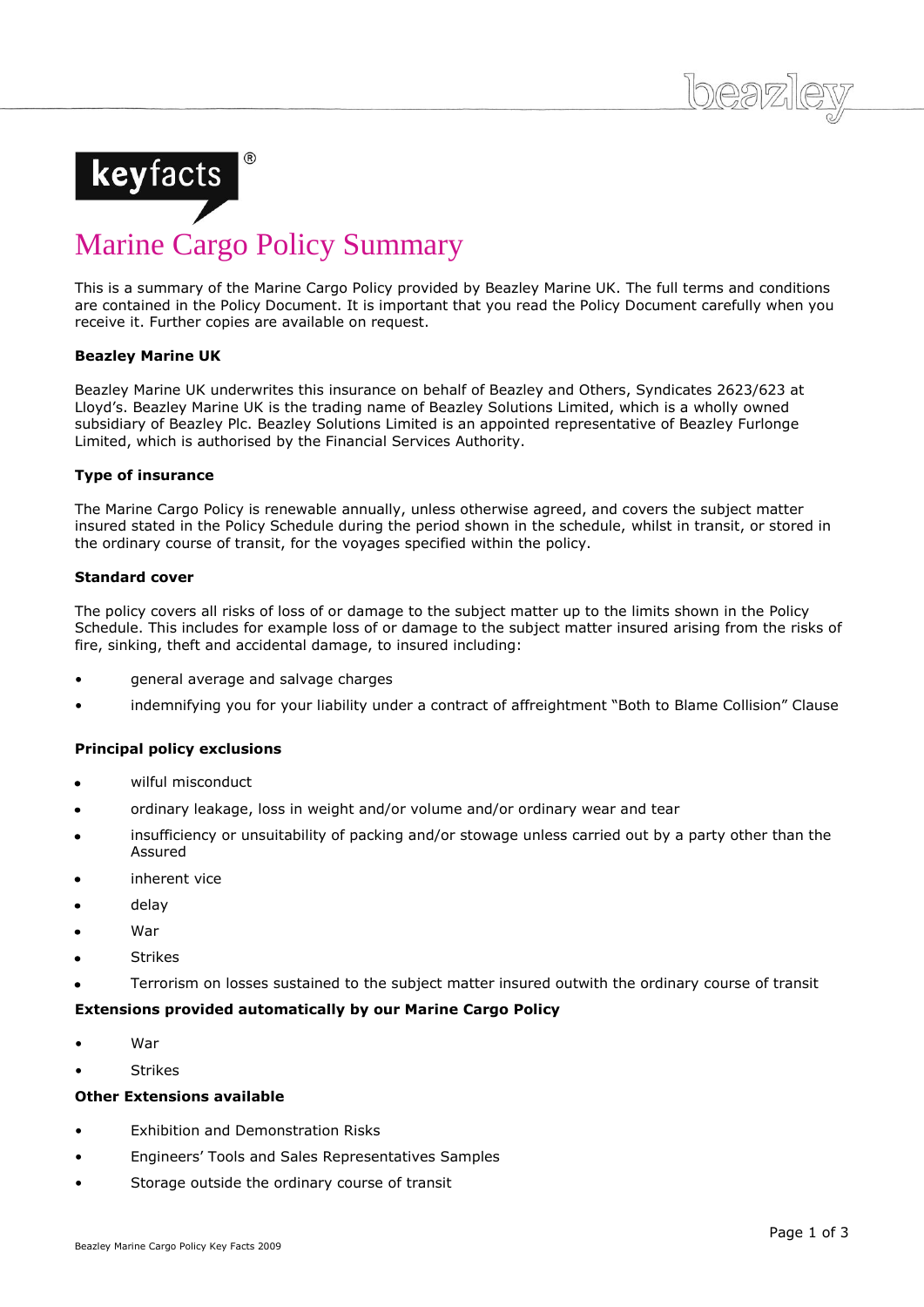## **Excluded Goods**

Goods and/or merchandise for which Underwriters do not provide cover for unless agreed by prior to shipment or at inception of the policy or as may be stated in the subject matter insured:

Precious metals, diamonds and other stones; Bullion, money, credit cards, debit cards, ATM cards, cashreplacement cards, store and gift vouchers and cards, travellers cheques, securities, bonds, deeds, bank notes, treasury notes, stamps and similar cash substitutes; Weapons and explosives of all kinds; Live animals and plants; Laptop computers, personal computers, computer chips, memory modules, expansion cards, software licences, and the like; Plasma screens; Mobile telephones, pre-paid mobile phone vouchers, SIM cards, accessories and the like; Assured's own computer equipment.

#### **Cancellation**

The Policy may be cancelled by either Underwriters or the Assured at any time by giving thirty (30) days notice in writing, except in the case of War and Strikes Rules, as defined in the Institute War and Strikes Clauses, when the policy will be subject to seven (7) days written notice of cancellation, except in respect of Strike Risks for sendings to or from the United States of America, which is subject to forty eight (48) hours written notice of cancellation.

#### **Complaints Procedure**

Beazley Marine UK's objective is, at all times, to provide a first class standard of service. However, there may be occasions when the Assured feels that this objective has not been achieved.

Therefore should you have any query or complaint regarding this insurance please contact either your usual Insurance Adviser or the Compliance Officer, Beazley Furlonge Limited, Plantation Place, 60 Great Tower Street, London, EC3R 5AD.

Please always quote the Policy number.

Should you remain dissatisfied, then you can refer the matter to the Complaints Department at Lloyd's.

Please contact:

Policyholder & Market Assistance Lloyd's Market Services One Lime Street London EC3M 7HA Tel: +44 (0)20 7327 5693 Fax: +44 (0)20 7327 5225 E-mail: complaints@lloyds.com

Complaints that cannot be resolved by the Complaints Department at Lloyd's may be referred to the Financial Ombudsman Service. Further details will be provided at the appropriate stage of the Complaints Procedure.

This Complaint Procedure is without prejudice to the Assured's right to take legal action.

#### **Duty of Disclosure**

Before you enter into a contract of insurance with Underwriters, you have a legal duty to disclose to Underwriters every matter that you know or could reasonably be expected to know which is relevant to Underwriters' decision to accept the risk of insurance and on what terms.

You have the same duty of disclosure before you renew, vary, extend or reinstate a contract of insurance.

Your duty does not require you to disclose a matter:

- That diminishes the risk accepted by Underwriters.
- That is of common knowledge.
- That Underwriters know, or in the ordinary course of business, should know. $\bullet$

 $logn$